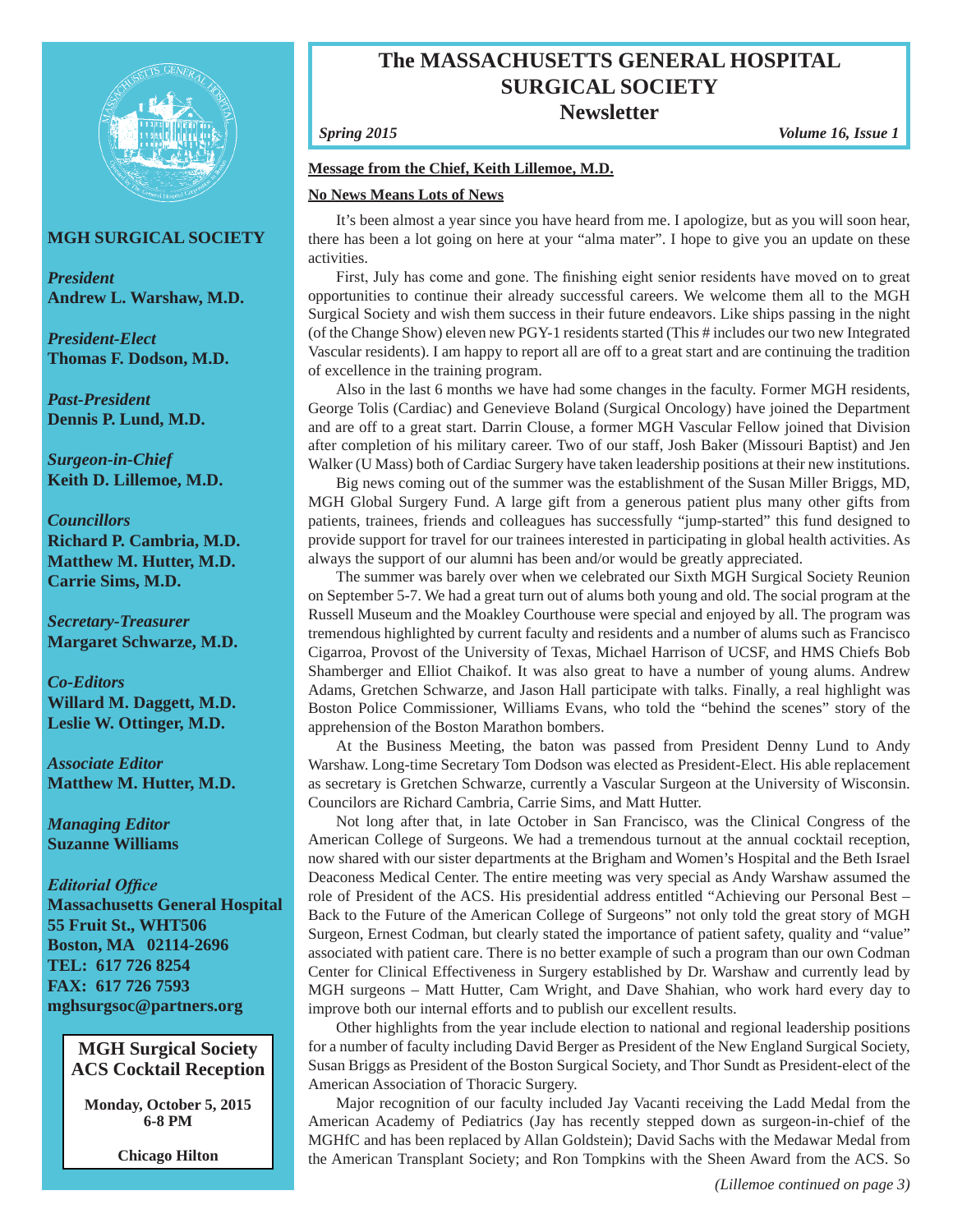#### **Update on the Ferguson-Ottinger Endowed Fund for Surgical Residents – John Mullen, M.D.**

The Ferguson-Ottinger Endowed Fund for Surgical Residents at the MGH was established in 2012 with a generous donation from Dr. Charles Ferguson, chief of the East Surgical Service in 1982 and Program Director of the General Surgery Residency from 1998 – 2010. Charlie established this fund in honor of his late father, Dr. Ira Ferguson, who served as a MGH surgical resident from 1952 – 1959 and Chief Resident East Service July 1959 and went on to faithfully serve his local community of Atlanta as a general surgeon, and Dr. Les Ottinger, chief of the East surgical service in 1966 and Program Director of the General Surgery Residency for an amazing 30 years (1968 – 1998). During this tenure, Les served as a tremendous teacher, role model, and mentor to countless surgical trainees, many of whom have gone on to illustrious careers in academic and community surgery. Indeed, many of these individuals, as well as many from my generation who trained under Charlie (in addition to many current MGH surgical faculty), have made very generous contributions to this fund over the past two-plus years, more than doubling the initial gift made by Charlie.

Charlie intended that the proceeds from this Fund be used for two primary purposes, the first of which is to support an annual Visiting Professorship. The Ferguson-Ottinger Visiting Professorship (F-O VP) is a particularly unique one, as the choice of the VP is made entirely by the graduating class of chief residents, all of whom have dinner alone with the VP the night before the lecture. Fittingly, the inaugural F-O VP in 2012 was none other than Les Ottinger himself, and he delivered a moving address entitled "Imprimis" to a packed Bigelow Amphitheater audience, including many of Les' former trainees, some of whom traveled across the country to hear Les speak. Charlie Ferguson then followed as the F-O VP in 2013 and delivered an address entitled "Invictus". Last year, Dr. David Feliciano, the J. Stanley Battersby Professor of Surgery at Indiana University and a world-renowned academic trauma surgeon, served as the 2014 F-O VP delivering an address entitled "For the Patient". This coming May 13-14th, Dr. Hasan Alam, a former MGH faculty member and now the Norman Thompson Professor of Surgery and Section Head of General Surgery at the University of Michigan, will be the 2015 F-O VP, and we all very much look forward to his return to MGH.

The second purpose that Charlie hoped that the Ferguson-Ottinger Fund would fulfill is to improve the quality of life of the MGH surgical residents by providing financial resources that are not otherwise budgeted for this express purpose. Charlie envisioned that proceeds from the Fund might be used to support residents who may be struggling with financial difficulties. Indeed, in the past 18 months we have used the Fund to provide financial support to two of our surgical residents, one of whom has been strapped with significant medical bills. Beyond this, the proceeds from the F-O Fund have enabled us to do so much to improve the morale and the quality of life of all of our residents. We have been able to purchase a variety of educational materials and to fund some unique educational opportunities for the residents. Furthermore, we have used some of the Fund proceeds to pay for appreciation and celebratory lunches for the residents as well as to defray the costs of certain social events, such as our annual resident/faculty ski trip.

In sum, the Ferguson-Ottinger Endowed Fund for Surgical Residents has truly proven to be a fitting honor to both Dr. Ira Ferguson and Dr. Les Ottinger, two humble individuals who were called to the profession of surgery to serve humanity and to teach and inspire others to do the same. We hope to grow this Fund such that we can continue to support and inspire our young residents to not only become the finest surgeons that they can be but also to become the finest human beings that they can be. To make a contribution to the Ferguson-Ottinger Fund, please visit the website at https://give.massgeneral.org/fergusonottinger.



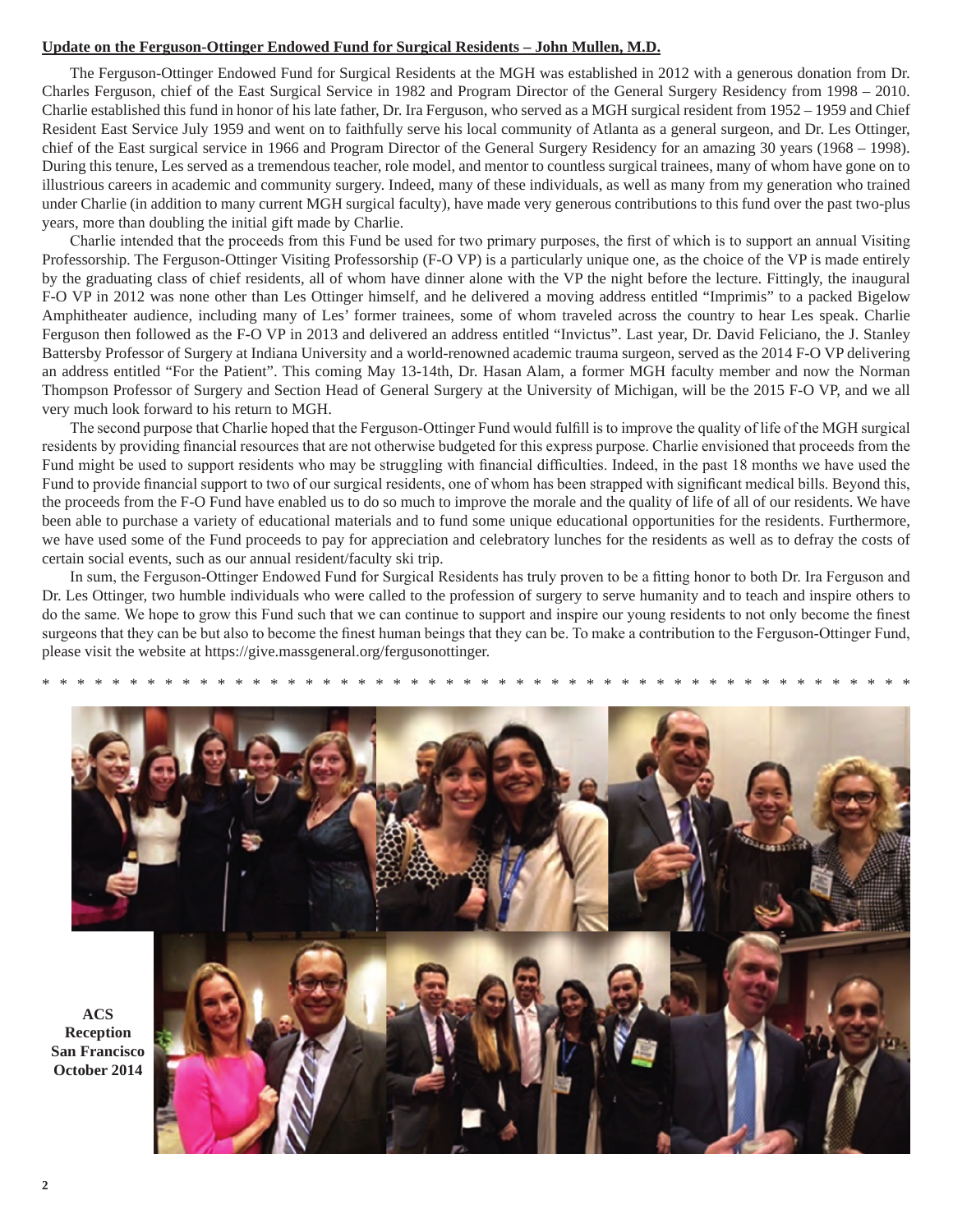#### **Message from the President - Andrew L. Warshaw, M.D.**

#### **What would Codman do?**

More than a century ago, MGH surgeon Ernest Amory Codman began to record the outcomes of his patients on 3 x 5 cards and track them for a year or longer. This was the core of his End Result Idea, which he proposed be the basis for promotion at the MGH, not just seniority, which was the practice at that time.

Having already resigned from the MGH in 1914, he figuratively kicked sand at the surgeons and trustees of the hospital in 1915 (via the infamous cartoon depicting an ostrich with its head in the sand kicking golden eggs to the doctors but ignoring the outcomes of patients), an aberrant behavior which led to further loss of his position at Harvard Medical School, the Suffolk Medical Society, and the American College of Surgeons.

Nonetheless, in 1917, he persisted and published his five-year experience with the End Result Idea at the 12-bed Codman Hospital on Beacon Hill. In his book, A Study in Hospital Efficiency, he boldly and unreservedly categorized the clinical outcomes of all 337 patients seen at the Codman Hospital, including the "calamities of surgery" and his mistakes: error in judgment or treatment, lack of knowledge or skill, diagnostic error, or the patient's unconquerable disease or refusal of treatment. The examination of every failure was intended to raise the standards of practice. His book was a remarkable and unique example of public reporting – unabashedly airing his own dirty laundry. The practice of scrutinizing surgical outcomes in this way became the basis of the modern Morbidity and Mortality conference. Even the nomenclature (EJ, ET, ED, PD) persisted at the MGH and elsewhere until recent years. However, unlike Codman's reports, the M+M conference today is confidential and protected. The fear of exposure to malpractice litigation or diminution of reputation has kept the doors closed. The lessons of the M+M conference are restricted to the attendees and do not benefit other surgeons.

Outcomes research by and large derives from de-identified clinical databases. Registries like ACS-NSQIP, SEER, the National Inpatient Sample, and specialty-specific derivatives – trauma, cancer, bariatrics, and thoracic surgery for example – provide both clinical and administrative data for evaluation and comparison by surgeons, residents, and fellows from the Department of Surgery working in our Codman Center. With these we can track the performance of the MGH as a whole or clinical subgroups and disciplines of surgery; we can follow trends over time and identify trouble spots; and we can use the information to raise our standards as Codman had intended. What is missing from these enormous banks of outcomes is the track record of individual surgeons and therefore the ability of each surgeon to evaluate and improve his or her own performance.

The Surgeon Specific Registry, an American College of Surgeons tool available to all surgeons, is a web-based program for each surgeon to enter each case and its outcomes. While it is currently a manual process taking a minute or two, it will eventually be tied to the EHR, NSQIP, and other registries for automatic downloading. The SSR, which now contains millions of entries, has the additional benefits of sufficing to meet the requirements for the Physician Quality Reporting System (PQRS) of CMS and for Maintenance of Certification (MOC) of the American Board of Surgery.

The data are not publicly available (so the laundry will not be aired), but each surgeon has access to his/her own entries and can compare them to the entire category entered in the SSR nationally. It thus allows each surgeon to improve his/her personal performance based on data. As Codman asked, "If not, why not?".

Incidentally, whether or not you are aware of it, your activities are being watched every day, not just by video cameras mounted on public streets, your cell phone which acts as a GPS to pinpoint you, and marketers who track your purchases or internet browsing, but also by CMS which compiles the cost and quality outcomes of your practice through the Quality and Resource Use Reports (QRUR). Payment for patient care is becoming tied to value-based criteria like QRUR. The SSR may help you to understand, manage, and drive the quality of your own practice to benefit both you and your patients. Better than being surprised by penalties? What would Codman do?

\*\*\*\*\*\*\*\*\*\*\*\*\*\*\*\*\*\*\*\*\*\*\*\*\*\*\*\*\*\*\*\*\*\*\*\*\*\*\*\*\*\*\*\*\*\*\*\*\*\*

#### *(Message from the President continued from page 1)*

you don't think all the recognition goes to the senior surgeons, this year we had an unprecedented two residents receive the ACS Resident Research Fellowship – Jordan Bloom and Robert Goldstone.

 I'd like to acknowledge two big events in early 2015. First, on January 22nd, former Chief Paul Russell celebrated his 90th birthday. Paul still makes weekly "Russell Rounds" on the Transplant Service every Wednesday with David Sachs and Ben Cosimi. Finally, hot off the press, our own David Torchiana has recently been selected as the President and CEO of Partners Healthcare. After over 12 years of leading the MGPO, Torch has taken the position as leader of one of the largest and arguably most prominent health care systems in the world. We all feel lucky to have him leading us through these challenging times.

 So, as I said, lots of great things are happening. We are confident the rest of 2015 will be just as exciting. We would all love to hear from you at anytime and look forward to the next ACS reception in Chicago on Monday, October 5th.

# PLEASE SEND US YOUR NEWS MGHSURGSOC@PARTNERS.ORG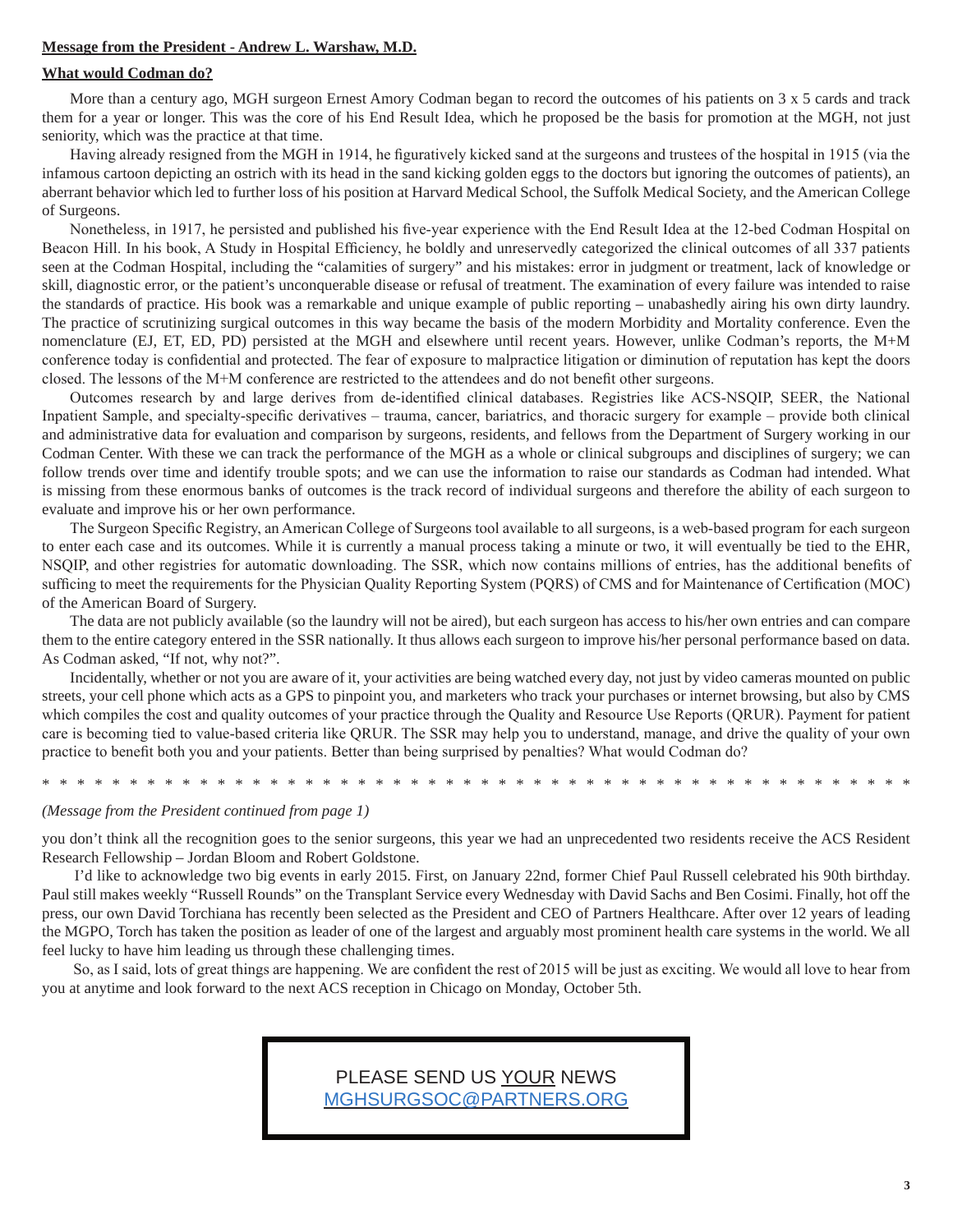## **A Rationale for Long-term VAD Support – Jose Garcia, M.D.**

Advanced heart failure (HF) constitutes a rapidly growing sector in modern cardiovascular and cardiac surgical care, with nearly \$30 billion per year in health care expenditures for readmission, morbidity, and end-of-life care. Traditionally, patients with advanced HF have been offered inotropic support or cardiac transplantation, with long wait times and mortality on the waitlist. In the past 10 years, an evolution in ventricular assist device technology has heralded a renaissance in mechanical circulatory support for advanced HF. Patients with advanced systolic HF who are inotrope-dependent can now take advantage of left ventricular assist devices (LVADs) or total artificial heart (TAH) technology as a "destination" therapy (not transplant eligible), "bridge" to decision (for transplant candidacy) or "bridge" to transplantation. Across the last 10 years, advances in VAD technology have spanned pulsatile pumps used for durable long-term support in the hospital (e.g., the Thoratec PVAD technology) or out-of-hospital (e.g., Thoratec Heartmate I) to continuous flow devices (e.g., Thoratec Heartmate II, HeartWare HVAD, Jarvik 2000). The initial comparison studies (REMATCH study; Rose et al. N Engl J Med 2001) suggested a relative risk reduction of 48% in death with first-generation LVAD pumps (Heartmate I), with a 1-year survival 52% in patients receiving LVAD therapy (relative to 25% in patients on optimal medical therapy). Contemporary studies and small observational cohort studies with continuous axial flow devices (e.g., Heartmate II or HeartWare HVAD) have demonstrated near 70-80% survival at 1 year, with increasingly durable outcomes and reports of LVAD survivors receiving destination therapy out to 7 years and beyond. While concerns over LVAD thrombosis, stroke, and infection rates have certainly intensified over the past several years, the improvements in device technology coupled with care delivery have established LVAD implantation as a mainstay consideration in patients with end-stage, advanced HF with or without the option of transplantation.

**Modern Use Devices: Heartmate II (Thoratec), HVAD (HeartWare)** Current FDA-approved devices for bridge to transplantation LVAD support include the Heartmate II (Thoratec) and HVAD (HeartWare).

**Heartmate II** In April 2008, Heartmate II was approved for bridge to transplantation, and received an FDA approval for destination therapy in January 2010. Heartmate II is a continuous axial flow pump capable of providing up to 10 liters per minute with a range of operating speeds, with a 6 month survival of 91% and 75-85% survival at 1 year in post-approval studies. These statistics have been improving over time as implantation strategies and post-operative care have evolved. The device is placed in the LV apex (inflow cannula), oriented parallel to the interventricular septum and co-axial with the mitral valve inflow, with an outflow graft anastomosis to the ascending aorta. A percutaneous driveline tunneled through the anterior abdominal wall connects the pump to a system controller that allows continuous monitoring, power delivery, and keeps a log of system power and flows. Power generally can last up to 12 hours for a pair of batteries. In general, depending on severity of initial HF and post-implant complications (e.g., mediastinal bleeding, right heart failure), patients usually leave the ICU within 3-4 days and are home after LVAD education by day 10-14. Major post-operative complications include heart failure (most commonly right heart failure), arrhythmia, bleeding, and infection; strategies to protect the right ventricle pre-operatively (via hemodynamic optimization) and intra-operatively (e.g., meticulous deairing and avoidance of fluid overload) are critical to ensuring good post-operative outcomes. Postoperative care of the driveline site, fluid balance, mean arterial blood pressure targets, and continued evaluation for transplantability are critical to ensure long-term success. A keen understanding of pump parameters (power, flow, and "pulsatility index"—the pulsatile nature of flow across the pump, an index of native contractility) is critical for proper operation. Indeed, many nascent programs are now partnering with major transplant centers to perform destination and bridge-to-transplant LVADs.

**Heartware HVAD** An emerging concept in LVAD technology has been miniaturization and surgical implantability. The HeartWare HVAD device (HeartWare, Framingham, MA) has provided an alternative approach. Unlike the Heartmate II, the HVAD is placed within the pericardium and does not require creation of a pump pocket for housing. The flow design is centrifugal, and relies on a hybrid magnetic/ hydrodynamic impeller. The pump flow is up to 10 liters per minute, and the system monitor provides a graphical display of flow profile to assist in management. The principles of post-operative management are nearly identical to the Heartmate II device. The HeartWare HVAD device has obtained FDA approval for bridge-to-transplantation, and is awaiting definitive trials to obtain a destination therapy approval. Additional innovations in device technology (including further miniaturization—the HeartWare mini-VAD or MVAD) are currently under development to further optimize surgical approach and post-operative outcomes. Post-operative survival with the HVAD is similar to that of Heartmate II.

**Total Artificial Heart** In some cases, right ventricular function may not support the use of left ventricular support alone. In those cases, some form of mechanical biventricular support may be necessary to bridge patients to transplantation. The CardioWest Total Artificial Heart (TAH; SynCardia, Tucson, AZ) is FDA approved as a bridge-to-transplantation device. The device provides a total of 9.5 liters per minute support, and is physiologically responsive to changes in venous return without the fear of suction (as in other LVAD support devices). Within 2 weeks, restores organ function and ambulatory status (> 100 feet) in over 60% of patients. While the initial driver technology was quite cumbersome, newer "Freedom" driver technologies allow patients more mobility and even a safe discharge home. Currently, SynCardia is seeking approval for destination therapy applications of the total artificial heart. The longest duration of TAH support is over 3 years. With increased research in the durability of this device, biventricular support with a TAH may soon become a competitor to other LVAD technologies.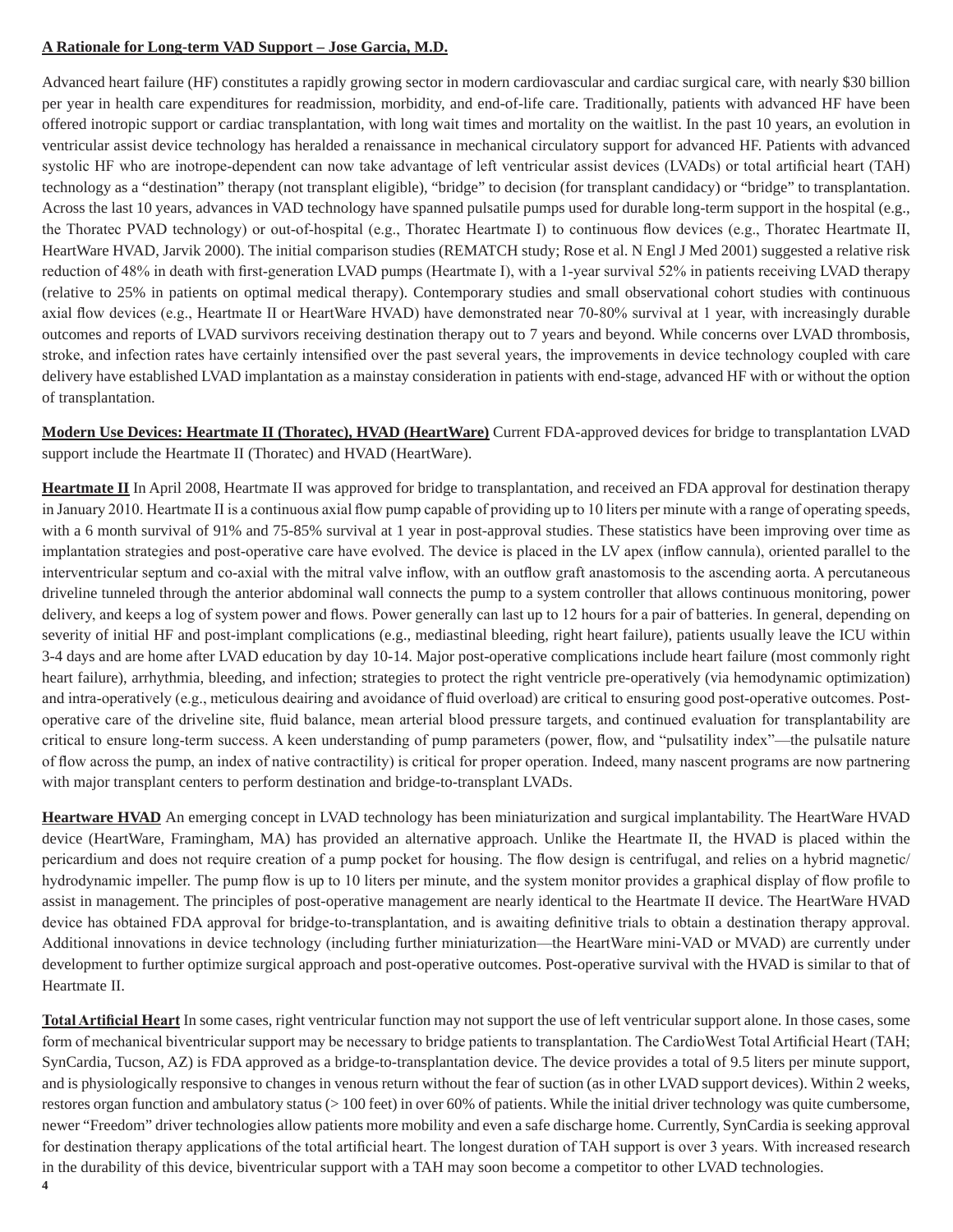## **Emerging VAD technologies: Smaller and more durable pumps, transcutaneous energy delivery, VAD support in more stable HF**

Several new themes in VAD technology have emerged in the past 5 years. Both HeartWare and Thoratec have released designs for a new class of LVAD systems smaller than their previous continuous flow market devices. The HeartWare MVAD is about 1/3 the size of the marketed HVAD pump, with a similar range of flow and controller design. The goal of the MVAD is to support even smaller individuals and potentially provide a new paradigm for supporting the right ventricle as part of a biventricular assist configuration. Finally, the surgical approach may be different from an HVAD or HeartMate II (less invasive), potentially improving operative outcomes and allowing patients with less severe HF to enjoy the benefits of ventricular assist. Thoratec has a similar design in its HeartMate III system, which already has CE Mark approval in Europe and has been implanted in a human. The benefits of a smaller pump with similar degree of support are clear: better outcomes, more patients at earlier stages of illness. Finally, an Achilles' heel in the design of contemporary LVAD systems is the transcutaneous driveline for power and control delivery that opens LVAD patients to chronic infection and its subsequent complications (e..g, thromboembolism). In response to this critical limitation, device companies are developing transcutaneous energy transfer ("TET") systems that rely on inductive current transfer through the skin to recharge the VAD, with a goal of providing hours of battery support without a driveline or battery requirements.

**Conclusion** With the increase in HF morbidity and mortality and the limited number of potential donor organs, there has been an uptake in the acceptance, utilization, and comfort level with VAD pumps. With miniaturization, transcutaneous power delivery, and more durable biventricular support, the use of LVAD systems will become mainstay in the management of severe, chronic HF, perhaps even before the onset of end-stage HF-related complications (e.g., cachexia and end-organ dysfunction). The field of mechanical circulatory support certainly has come a long way since the day of the intra-aortic balloon pump and the first artificial heart. With an ever-forward march in VAD technical innovation, we may soon see a change in the landscape of modern HF care.



(Editor's Note: An honors graduate of the University of Texas (Austin), Dr. Garcia matriculated to Harvard Medical School; upon graduation he trained in both general and cardiothoracic surgery at Brigham and Women's Hospital. After heading successful programs in heart and lung transplantation and mechanical cardiac assist at Montefiore Medical Center in New York and at the University of Maryland in Baltimore, Jose was recruited to join the cardiac surgical staff at MGH , where he is Surgical Director of the Cardiothoracic Transplantation and Artificial Heart/Lung Program within the Cardiac Surgical Division. Additionally, Dr. Garcia has served as clinical evaluator of several new mechanical cardiac assist devices in this rapidly evolving field, as well as accomplishing important basic, translational and clinical research in cardiac physiology and heart failure.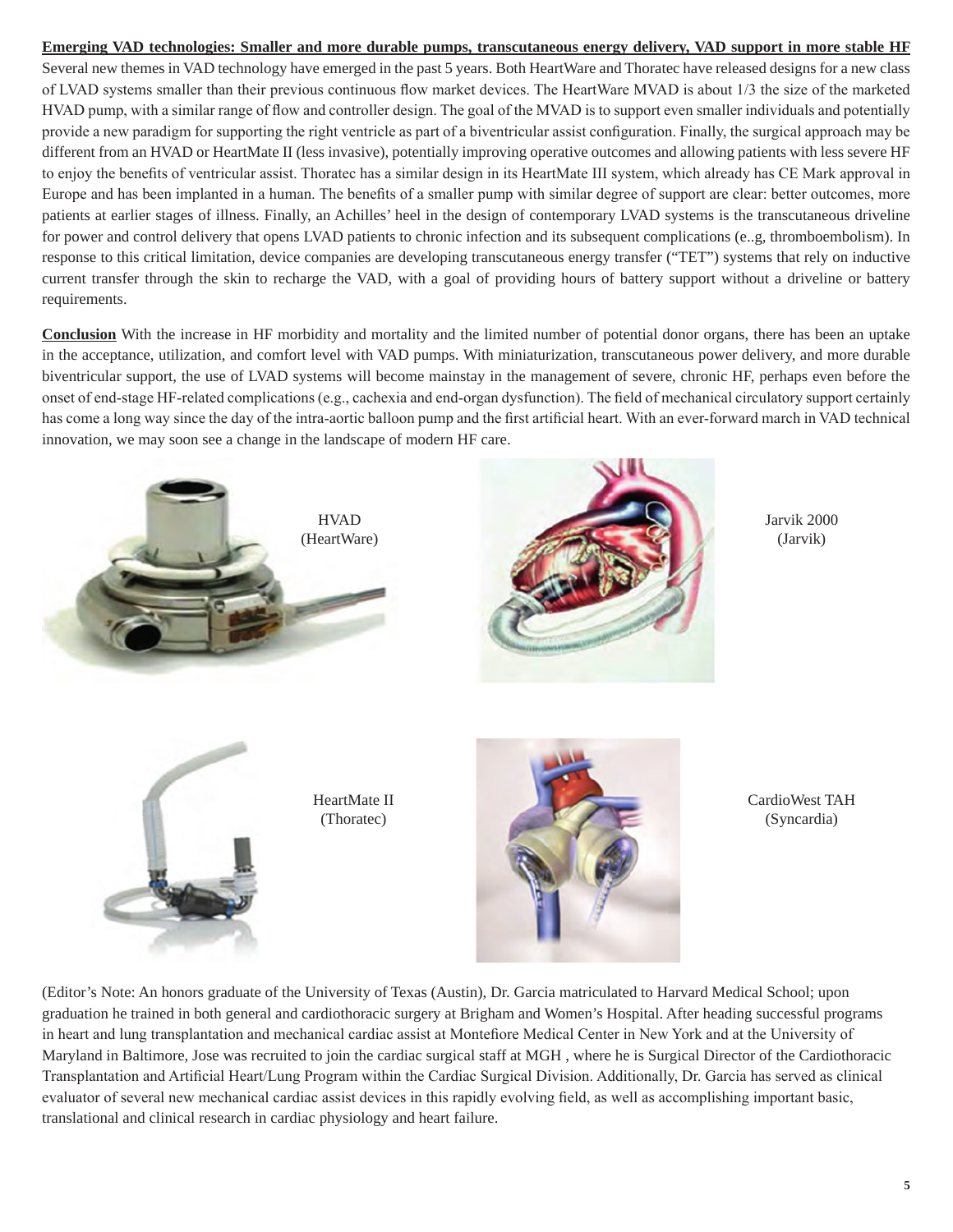## **Measuring and Improving Procedural Appropriateness - Craig Jarrett, MD, MBA '16 and Creagh Milford, DO, MPH**

#### **Abbreviations**

AUC Appropriate use criteria CAD Coronary artery disease CAS Carotid artery stenting CEA Carotid endarterectomy PA Procedural appropriateness PrOE Procedure order entry RUAM RAND-UCLA Appropriateness Method SDM Shared decision making

#### **Background**

There is substantial variability in population-based utilization of many diagnostic tests, treatments, and procedures that cannot be explained by demographics, disease prevalence, or patient preferences. This variation is likely due to overuse and underuse, and raises concerns among stakeholders regarding appropriateness of care. With increased focus on patient-centered care, improving clinical outcomes, and reducing variations in the provision of care, there is need for a scalable, evidence based approach to determine, document, and improve appropriateness.

The rationale for measuring and improving appropriateness is multifactorial. First and foremost, assessing appropriateness has the potential to improve patient care, which is simply the right thing to do for our patients. Next, decreasing overuse has the potential to decrease costs through avoidance of unnecessary and wasteful tests and interventions. Measuring appropriateness also allows us to meet regulatory requirements, such as reporting to the multitude of registries, and prepare for legislative mandates, such as the new Sustainable Growth Rate fix that includes appropriateness. Lastly, focus on appropriateness increases awareness. Patients, providers, and payers should be aware of our levels of appropriateness and be confident we are providing appropriate care.

#### **Primer on Appropriateness and Appropriate Use Criteria**

Appropriateness in healthcare is the suitability of a particular test, treatment, or procedure for a particular clinical scenario. Appropriate care is care where the expected health benefits exceed the expected health risk by a wide enough margin to justify the measure. Procedural appropriateness (PA) is appropriate care with respect to procedural interventions and surgeries. Appropriate use criteria (AUC) are evidencebased criteria to assist clinicians in making the most appropriate diagnostic, treatment, or procedure decision for a particular clinical scenario. AUC are a synthesis of the best available evidence with expert clinical judgment.

AUC may or may not take into account patient specific factors not related to the particular decision being made. For example, AUC for procedures may not consider certain comorbid conditions or other patient factors that would be considered in real life situations when healthcare decisions are made. Specifically, CABG in a patient with terminal cancer, profound dementia, or a fully dependent functional status may be appropriate by AUC, but may not be appropriate in the broader picture. These patient specific factors and the influence they have on the decision of whether or not to proceed with a procedure are often more subtle. AUC, therefore, should be considered a lower threshold of whether or not to proceed with a test, treatment, or procedure. Once a particular decision is deemed appropriate, shared decision making (SDM) and informed-informed consent should then be employed to determine whether the decision makes sense for a particular patient.

Oftentimes, formal AUC are not available for the test, treatment, or procedure of interest. When AUC are unavailable, national societal guidelines are often used as surrogate criteria. Both AUC and guidelines are based on extensive reviews of the literature and are created by content experts. However, AUC implies a rigorous method was used to develop a comprehensive and mutually exclusive set of clinical scenarios or indications for a particular test, treatment, or procedure. Guidelines are broader recommendations and not necessarily all inclusive or mutually exclusive. Guidelines are not all inclusive because there may not be guidelines for certain clinical scenarios. Guidelines are not mutually exclusive because more than one guideline may pertain to the same clinical scenario. AUC go beyond the traditional societal guidelines in that they are meant to be all inclusive and mutually exclusive for a particular scenario.

#### **Development of Appropriateness Criteria**

The rationale behind using AUC to determine appropriateness is that randomized clinical trials are often either not available or cannot provide the breadth of evidence sufficient to apply to the wide range of patients seen in everyday clinical practice. Although robust scientific evidence about the benefits and risks of many procedures is lacking, physicians must nonetheless make decisions everyday about when to perform procedures. Consequently, AUC have been developed that combine the best available scientific evidence with the collective judgment of experts to yield a concerted statement regarding the appropriateness of performing a procedure based on patient specific factors.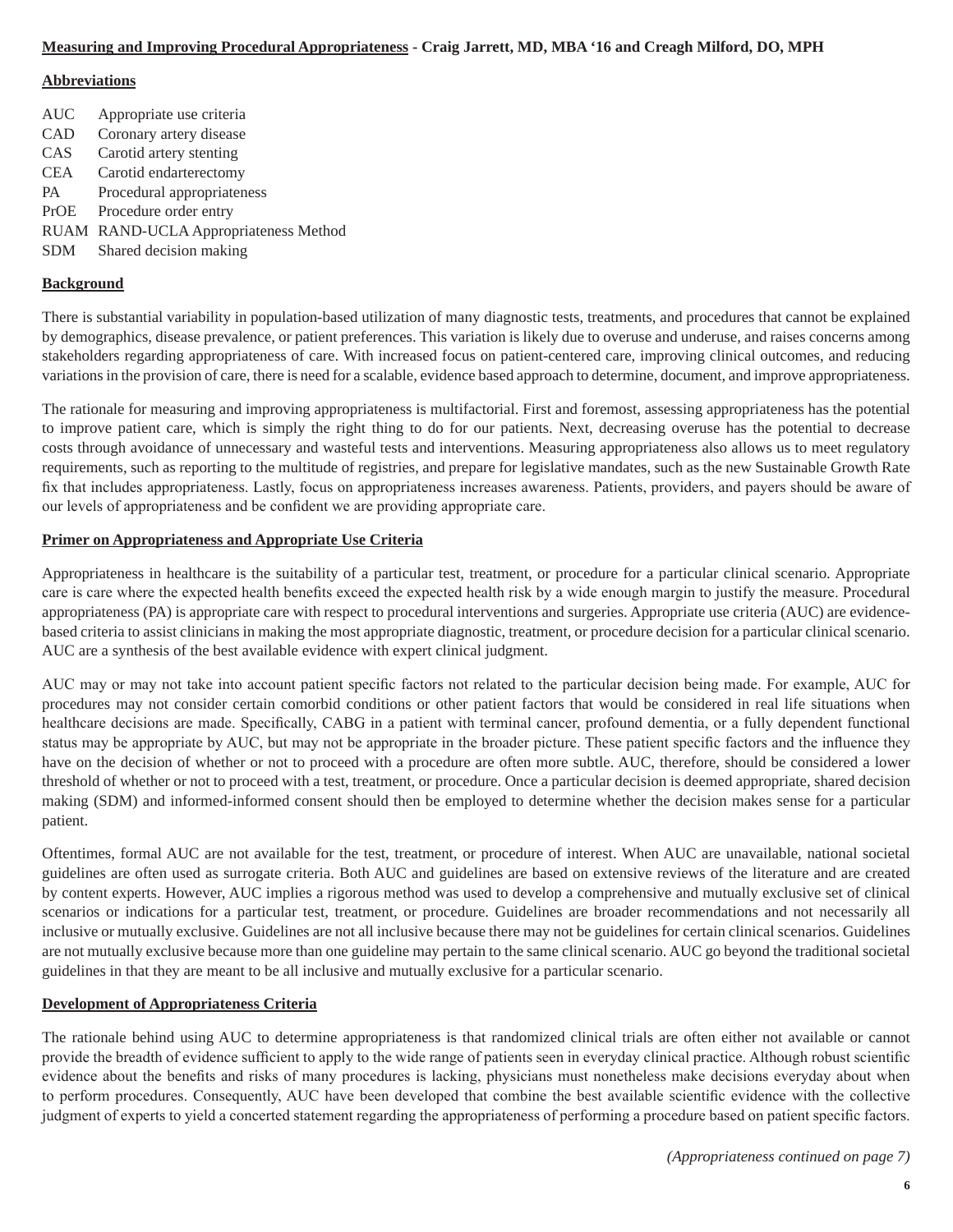#### *(Appropriateness continued from page 6)*

# *RAND-UCLA Appropriateness Method*

The RAND-UCLA Appropriateness Method (RUAM) was developed in the mid-1980s to systematically assess variation in the use of surgical procedures by defining which patients should and should not undergo surgical procedures vs. medical therapy. An appropriate indication for a procedure is one for which "the expected health benefit (e.g., increased life expectancy, relief of pain, reduction in anxiety, improved functional capacity) exceeds the expected negative consequences (e.g., mortality, morbidity, anxiety, pain, time lost from work) by a sufficiently wide margin that the procedure is worth doing, exclusive of cost." RUAM starts with an extensive review of the literature on the risks and benefits of a procedure by an expert panel. The panel develops an all-inclusive (to an extent) and mutually exclusive set of clinical scenarios or indications for the procedure. The panel then rates each indication in 2 rounds where the second round occurs after an in-person discussion of the first-round results focusing on indications where there is considerable dispersion. Indications are classified as "appropriate" (the expected benefits of the procedure outweigh the expected harms), "equivocal" (the expected benefits and harms are roughly equal or there is disagreement amongst the panelists), or "inappropriate" (the expected harms outweigh the expected benefits).

#### **Measuring Procedural Appropriateness**

PA can be assessed by a thorough comparison of actual clinical practice to societal guidelines or AUC. While guidelines and AUC are clearly written, actual determination and documentation of appropriateness can be burdensome because of the complexity of the recommendations. For example, there are over 200 indications included in the 2012 AUC for coronary revascularization. This complexity makes real-time determination of appropriateness onerous. Considerable work and investment through the leadership of the Massachusetts General Physician Organization (MGPO) has taken place to improve this process. Through computerization of the process, PA can be determined more quickly and accurately at the point of care using Procedure Order Entry (PrOE).

#### *Procedure Order Entry*

PrOE is a powerful, web-based decision support tool developed at MGH that allows clinicians to measure and document appropriateness prospectively, in real time at the point of care. PrOE is integrated into the IT system and leverages the full power of the electronic health record (EHR). The QPID platform, on which PrOE is built, uses natural language processing to search both structured and unstructured information in the EHR, pulling in the existing electronic data that is most relevant to decision-making. This automatic data pull limits the amount of data the clinician has to input to improve efficiency.

Currently, PrOE is active, in development, or planned for 21 procedures across 9 different departments/divisions (Table 1). PrOE is presently active for 8 different procedures: carotid endarterectomy (CEA) and carotid artery stenting (CAS), diagnostic catheterization, coronary artery bypass grafting (CABG), valve procedures, lumbar spine procedures, incisional hernia repair, weight loss procedures, and prostate biopsy. PrOE development is in progress for 4 procedures: percutaneous coronary intervention, vena cava filter placement, total hip arthroplasty, and total knee arthroplasty. PrOE is currently planned for an additional 9 procedures: AICD/PM implantation, angioplasty/stenting for peripheral arterial disease, cervical spine procedures, prophylactic mastectomy, pulmonary resections, pancreatic resections for cystic lesions, treatment of prostate cancer, hysterectomy, and Mohs procedures. Overall, PrOE currently plans to include 12 of the top 20 costliest procedures performed in U.S. Hospitals according to the Agency for Healthcare Research and Quality (AHRQ).

#### **Procedural Appropriateness at MGH**

Prior to our work, PA at MGH was unknown. Below is a sample of PA at MGH for CEA and CAS, CABG, valve surgery, and diagnostic heart catheterization.

#### *Carotid Endarterectomy and Stenting*

Using published appropriateness criteria and current literature, we convened a multidisciplinary panel of experts at MGH to rate PA of CEA and CAS using modified RAND methodology. We used these ratings to assess PA in all patients who underwent CEA or CAS at MGH from January through December 2011. We then compared our level of PA before and after implementation of PrOE. Prior to implementation, 301 patients underwent CEA and 50 patients underwent CAS. Overall PA was 92.3% (324/351); 91.0% (274/301) for CEA, and 100% (50/50) for CAS. Of the inappropriate cases, 96.3% (26/27) were due to lack of a documented trial of maximal medical therapy. Overall PA was 100% (75/75) after implementation of PrOE (P=.0263 for overall PA pre- vs. post-implementation). In summary, PA of CEA and CAS at MGH was high at baseline. After implementation of a PrOE, PA for those assessed rose to 100%. This study shows that computerized decision support can improve PA even when it is already high.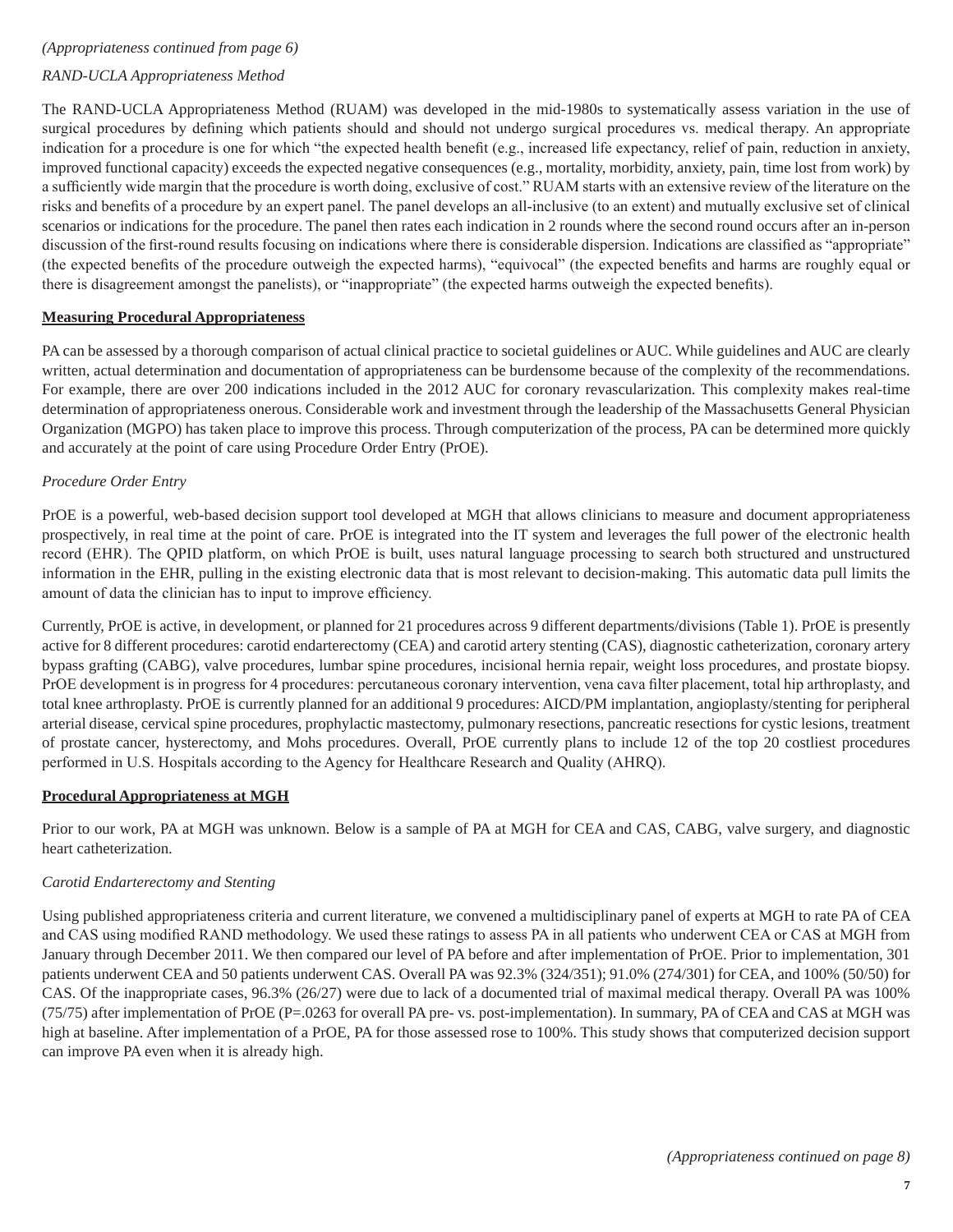#### *(Appropriateness continued from page 7)*

# *Coronary Artery Bypass Grafting*

Each discrete data element used in the multi-societal 2012 AUC for Coronary Revascularization was mapped to variables in the STS Adult Cardiac Surgery Database Version 2.73 (ACSD 2.73). Variables not available or with different specifications in the STS Database were identified and supplemented with data from the NCDR CathPCI Registry and patients' clinical records. We determined AUC scores for 538 consecutive patients who underwent isolated CABG at our hospital from 1/2012 through 6/2013. Scores for each procedure were categorized as appropriate (7-9), uncertain for the specific indication (4-6), or inappropriate (1-3). Certain data elements necessary to determine CABG appropriateness are unavailable in ACSD 2.73. For acute coronary syndromes (ACS), these include: onset of symptoms, successful treatment by PCI or fibrinolysis, number of episodes of angina within 24 hours, and degree of ST-segment deviation. For patients without ACS, they include noninvasive risk testing, anti-ischemic medications, and fractional flow reserve and/or intravascular ultrasound measurements. After supplementation of STS data with these additional elements, procedures were scored appropriate or uncertain for 99.1% (533/538) of all patients, 98.9% (368/372) of patients with ACS, and 99.4% (165/166) of patients without ACS. CABG appropriateness can be determined using STS ACSD 2.73 with the addition of several variables. Planned incorporation of these variables in the ACSD version 2.8 (July 2014 release) will allow accurate, automated determination of CABG appropriateness on a national scale. In this pilot study, actual clinical practice closely followed AUC.

#### *Valve Surgery*

Each discrete data element used in the multi-societal 2014 Guideline for the Management of Patients with Valvular Heart Disease was mapped to variables in the STS Adult Cardiac Surgery Database Version 2.73 (ACSD 2.73). Variables not available or with different specifications in the STS Database were supplemented with data from patients' clinical records. We determined appropriateness for 724 consecutive patients who underwent valve surgery at our hospital from 7/2012 through 9/2013. Procedures were considered appropriate if they met class I, IIa, or IIb guidelines. We then developed a computerized decision support tool, utilizing these guidelines and incorporating a variety of scenarios, to further improve appropriateness.

Prior to implementation of the tool, 401, 124, and 63 patients underwent isolated aortic valve replacement (AVR), mitral valve repair (MVr), and mitral valve replacement (MVR). Other isolated or combined valve surgeries accounted for the remaining 136 cases. Overall appropriateness was 98.8% (715/724); 99.0% (397/401) for AVR; 99.2% (123/124) for MVr; 98.4% (62/63) for MVR; and 97.8% (133/136) for all others. Of the inappropriate cases, 66.7% (6/9) were in asymptomatic patients with severe aortic regurgitation, normal left ventricular (LV) systolic function, and LV dilation approaching, although not meeting, the defined cutoffs. This is the first study of valve surgery appropriateness and it indicates that clinical practice closely follows consensus guidelines. Using STS ACSD 2.73 plus several additional variables, valve surgery appropriateness can be determined prospectively at the point of care and clinicians can be alerted in real time if criteria are not met.

## *Diagnostic Heart Catheterization*

The 2012 AUC for diagnostic catheterization were used to build PrOE for diagnostic heart catheterization. Over a period of 8 months, 1383 PrOE assessments were completed with an adoption rate of 86.0% (1383/1608). For diagnostic catheterizations due to suspected CAD, 88.1% (267/303) were deemed 'appropriate' and an additional 10.6% (32/303) were considered 'maybe appropriate.' Just 1.3% of catheterizations performed were considered 'rarely appropriate.' Compared to published data from a New York state registry, PrOE supported decision making resulted in a smaller proportion of 'rarely appropriate' procedures (MGH=1% vs. NY=25%, P<.001).

#### **Beyond Appropriateness**

Restructuring how we determine PA provided a unique opportunity to knit together 4 preprocedural processes related to procedural decision making: prospective appropriateness assessment, SDM, personalized risk, and informed consent.

#### *Shared Decision Making*

SDM is a collaborative process that allows patients and their providers to make healthcare decisions together by openly discussing the treatment options, the risks and benefits of each option, and the patients' values and preferences. In PrOE, the different treatment options and their risks and benefits are provided by simply stepping through the program. Although ensuring patients fully understand the risk and benefits is challenging, well-designed decision aids, like those used in PrOE, can enhance patients' understanding and quality of their decisions (Figure 1). PrOE then incorporates patients' values and preferences by assessing their predilection for one therapy over another. For example, PrOE for CAD measures patients' preference for surgery vs. medical treatment and records the result. Once patients' aversion or affection for surgery is established, patients and clinicians can use this information to help guide the treatment decision. Through its design, PrOE reliably and routinely integrates SDM into the pre-procedural decision making process, which was remarkably challenging with prior traditional techniques.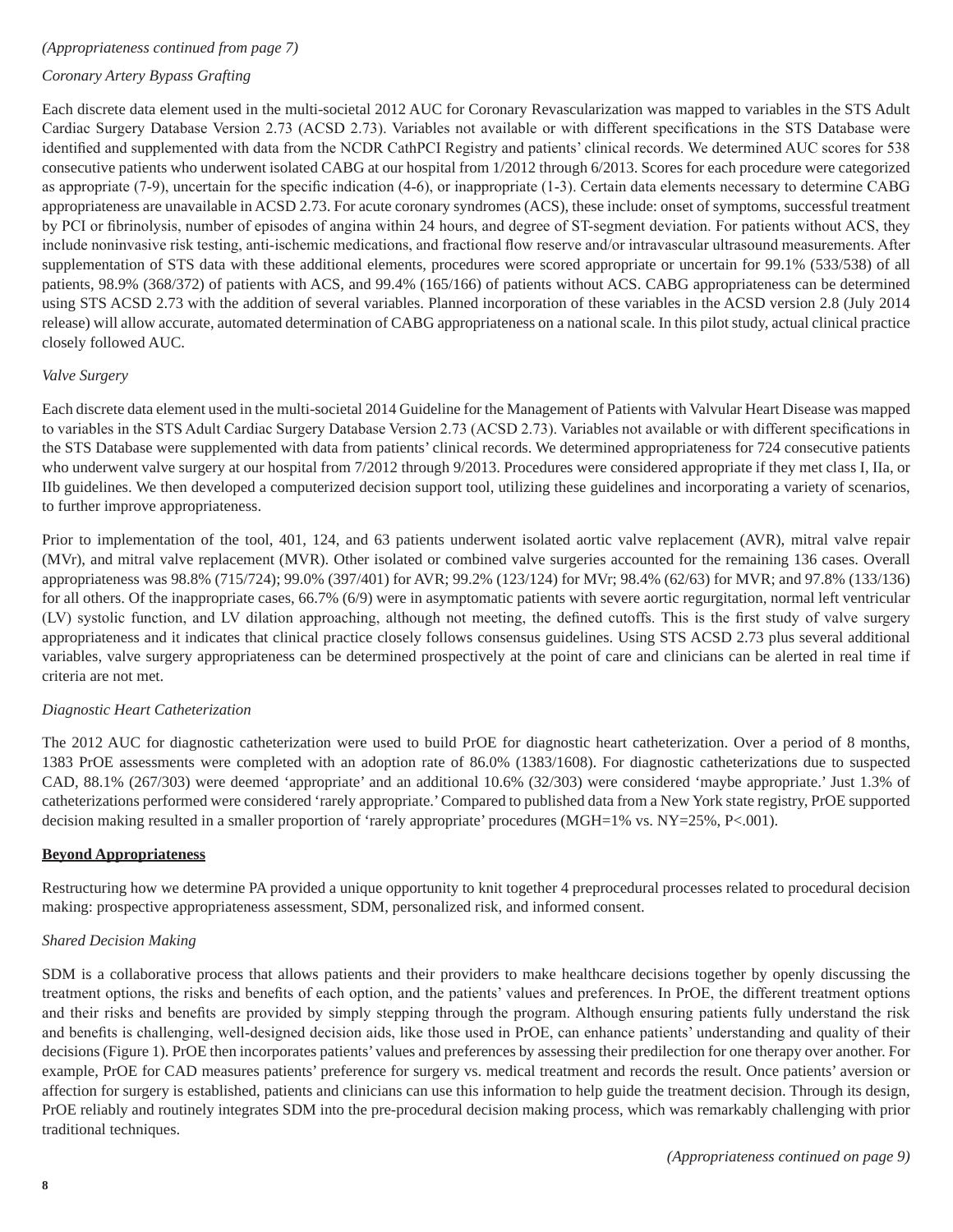#### *(Appropriateness continued from page 8)*

## *Personalized Risk and Informed Consent*

Disclosing the risks and benefits of a procedure is one of the key tenants of SDM and informed consent. Presently, most physicians convey risks in general terms using simplified risk scores or population-based complication rates. Ideally, physicians should provide patient specific risk scores, yet doing so at the point of care requires substantial time and effort. For example, The Society for Thoracic Surgeons (STS) Risk Calculator is a free online tool to evaluate specific perioperative risks associated with CABG and valve procedures. Many surgeons and their staff use this Risk Calculator, but few provide clear written documentation of risks in an easily understandable format or retain records of the risk assessment for review. Furthermore, the substantial effort required to complete the Risk Calculator does not easily fit into a provider's busy workflow. Risk models, such as the STS Risk Calculator, have been incorporated into PrOE, which allows precise, reliable, and timely assessment of patients' personalized risks. These personalized risks are then included on the consent forms, which creates a unique opportunity for patients and their care givers to have a frank discussion about the personalized benefits and risks of a particular procedure.

#### **MGH and Partners is Leading the Way**

With the development and implementation of PrOE, MGH and Partners is far ahead of other hospitals and healthcare systems when it comes to determining and improving PA. Furthermore, few others are implementing SDM, personalized risk, and informed consent as effectively as we are. Lastly, no one currently has the capability to bundle prospective appropriateness assessment, shared decision making, personalized risk, and informed consent into a single user friendly package.

#### **Figures and Tables**

#### *Figure 1:*



**Figure 1: PrOE Screenshot for Weight Loss Procedures.** Personalized estimated risks are on the left and personalized estimated benefits are on the right based on data extracted from the EHR and input by the clinician. Abbreviations: GERD=Gastroesophageal Reflux Disease, LAB=Laparoscopic Adjustable Band, LRYGB=Laparoscopic Roux-En-Y Gastric Bypass, SG=Sleeve Gastrectomy.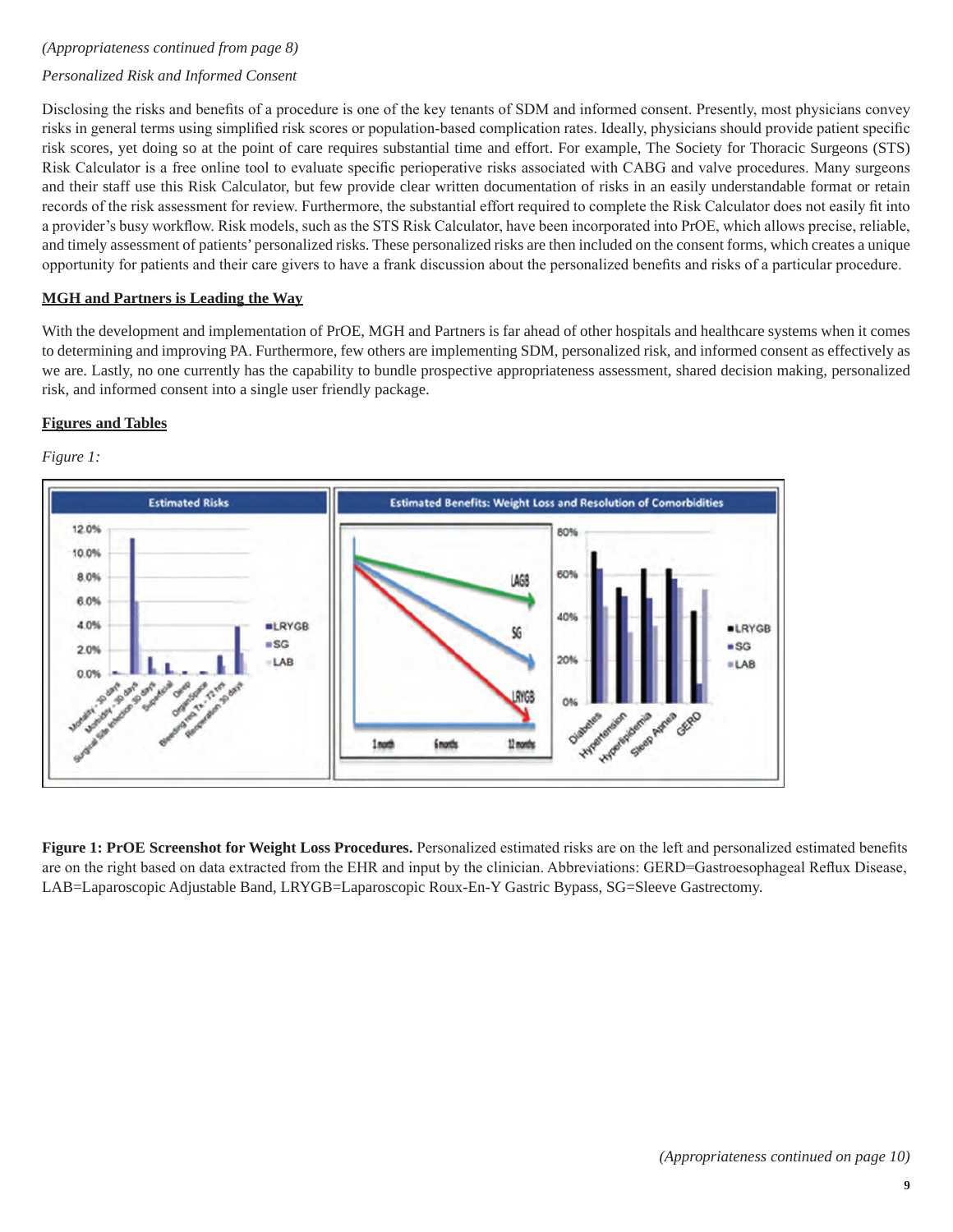*Table 1:*

| Department/<br><b>Division</b> | <b>Procedure</b>                                   | <b>Status</b> | <b>AHRQ</b><br>Top 20<br>List |
|--------------------------------|----------------------------------------------------|---------------|-------------------------------|
| Vascular                       | <b>AICD/PM Implantation</b>                        | FY2015        | Yes                           |
|                                | PAD: Angioplasty/Stent/Medical Treatment           | FY2015        | Yes                           |
|                                | Carotid Artery Disease: CAS/CEA/Medical Treatment  | Completed     | Yes                           |
|                                | Vena Cava Filter Placement                         | In progress   | <b>No</b>                     |
| Cardiology                     | Diagnostic Catheterization                         | Completed     | <b>No</b>                     |
|                                | Percutaneous Coronary Intervention                 | In Progress   | Yes                           |
| Cardiac Surgery                | Coronary Artery Bypass Grafting                    | Completed     | Yes                           |
|                                | <b>Valve Procedures</b>                            | Completed     | Yes                           |
| Spine                          | <b>Cervical Procedures</b>                         | FY2015        | <b>Yes</b>                    |
|                                | Lumbar Procedures: Fusion, Laminectomy, Discectomy | Completed     | Yes                           |
| Orthopaedics                   | <b>Total Hip Arthroplasty</b>                      | In progress   | Yes                           |
|                                | <b>Total Knee Arthroplasty</b>                     | In progress   | Yes                           |
| General Surgery                | <b>Prophylactic Mastectomy</b>                     | FY2015        | <b>No</b>                     |
|                                | <b>Pulmonary Resections</b>                        | TBD           | Yes                           |
|                                | Pancreatic Resections for Cystic Lesions           | TRD           | No                            |
|                                | Incisional Hernia Repair                           | Completed     | <b>No</b>                     |
|                                | Weight Loss: Gastric Bypass, Sleeve, Lap-Band      | Completed     | No                            |
| Urology                        | <b>Prostate Cancer Treatment</b>                   | FY2015        | <b>No</b>                     |
|                                | Prostate Biopsy                                    | Completed     | No                            |
| Gynecology                     | <b>Hysterectomy</b>                                | FY2015        | Yes                           |
| Dermatology                    | <b>Mohs Procedures</b>                             | FY2015        | <b>No</b>                     |

**Table 1: PrOE Procedures Completed, In Progress, and Planned.** Procedures with PrOE builds completed are in white, in progress are in light blue, and planned are in dark blue. "Yes" or "No" denotes whether the procedure is on the AHRQ list of the top 20 costliest procedures performed in U.S. Hospitals. Abbreviations: AICD/ PM=Automatic Implantable Cardioverter Defibrillator/Pacemaker AHRQ= Agency for Healthcare Research and Quality, CAS=Carotid Artery Stenting, CEA=Carotid Endarterectomy, PAD=Peripheral Arterial Disease.

*(Editor's Note:* Craig Jarrett is at the School of Graduate Studies of Case Western Reserve University in Cleveland. There he is an MS candidate with a concentration in health care organization, outcomes and policy. He is on a leave of absence from the Surgical Residency Program. Craig graduated from Bowling Green State University and the Cleveland Clinic Lerner School of Medicine and also received an MBA from the Weatherhead School of Management of Case Western Reserve.

Creagh Milford is a staff physician practicing Medicine at the MGH. He is an Associate Medical Director for Population Health Management at Partners and an Assistant Medical Director for the Massachusetts General Physicians Organization (MGPO). He received a BA in political science and biology from the University of Colorado, a DO from Midwestern University, and an MPH in health management and policy from the Harvard School of Public Health.)

\*\*\*\*\*\*\*\*\*\*\*\*\*\*\*\*\*\*\*\*\*\*\*\*\*\*\*\*\*\*\*\*\*\*\*\*\*\*\*\*\*\*\*\*\*\*\*\*\*\*

# **Graduating Class of 2015**

*(front row, l to r)* Eric Feins, Teresa Kim, Alexander Hawkins, Keith Lillemoe

*(second row, l to r)* Justin Fernandes, Andrew Loehrer, Michael Kwon, Eric Twerdahl

*(3rd row, l to r)* Brian George and Hugh Auchincloss